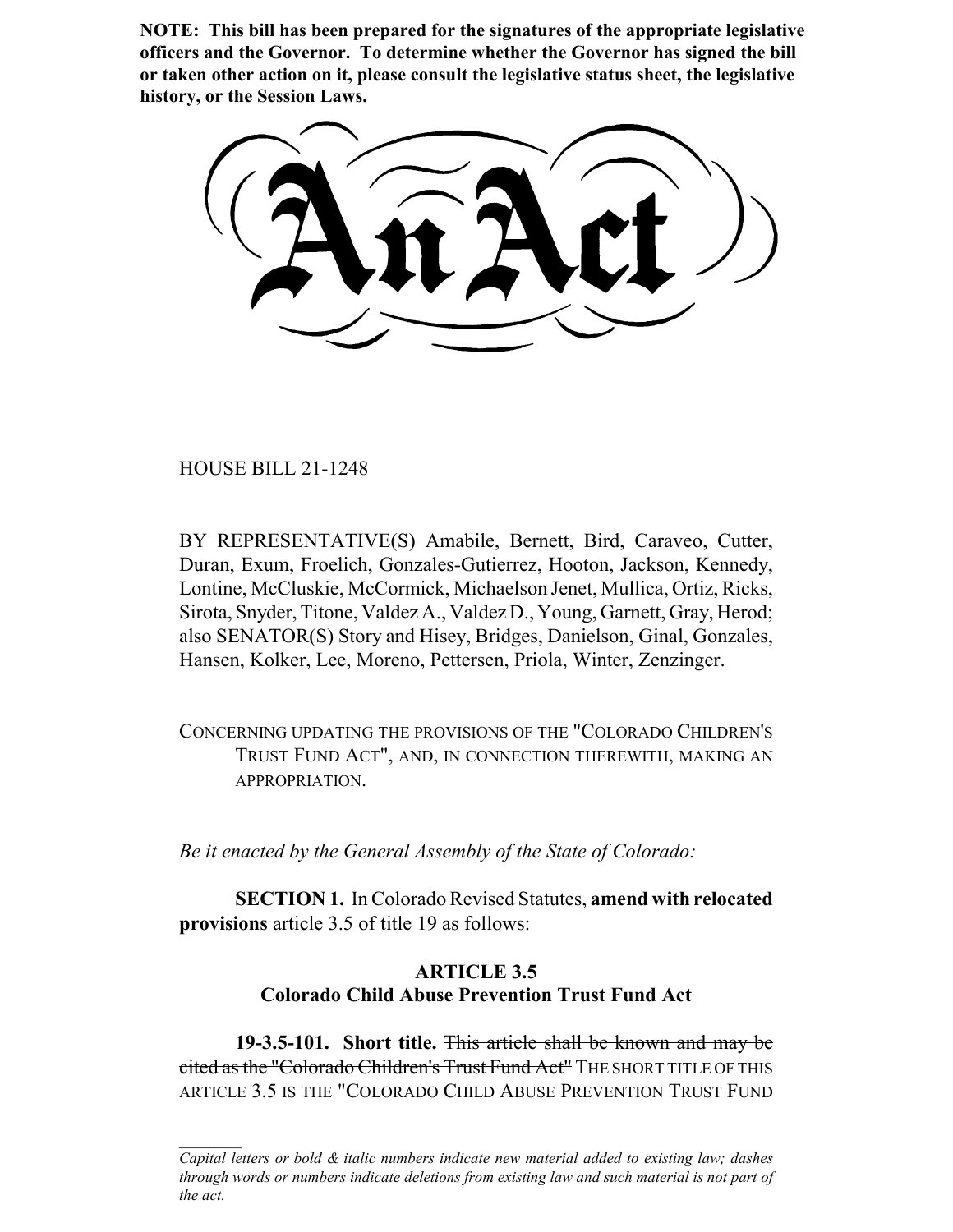ACT".

**19-3.5-102. Legislative declaration.** (1) The general assembly hereby finds that:

(a) Child abuse and neglect are a threat to the family unit and impose major expenses on society; The general assembly further finds that

(b) There is a need to assist private and public agencies in identifying, planning, and establishing statewide programs for the prevention of child abuse and neglect; AND

(c) THE TYPES OF TRAUMA EXPERIENCED BY CHILDREN WHO ARE UNDER EIGHTEEN YEARS OF AGE INCLUDE CHILDHOOD EMOTIONAL, PHYSICAL, AND SEXUAL ABUSE; EMOTIONAL AND PHYSICAL NEGLECT; HOUSING INSECURITY AND POVERTY; AND HOUSEHOLD CHALLENGES, INCLUDING GROWING UP IN A HOUSEHOLD WITH SUBSTANCE ABUSE, MENTAL HEALTH DISORDERS, VIOLENCE, OR PARENTAL INCARCERATION. ADVERSE CHILDHOOD EXPERIENCES SUCH AS THESE HAVE BEEN SHOWN TO HAVE A LIFELONG IMPACT ON HEALTH, BEHAVIOR, AND AGE OF MORTALITY.

(2) It is the purpose of this article ARTICLE 3.5 to promote primary and secondary prevention and education programs that are designed to PREVENT CHILD TRAUMA AND MALTREATMENT BEFORE IT OCCURS, lessen the occurrence of child abuse and neglect, and to MITIGATE THE IMPACTS OF ADVERSE CHILDHOOD EXPERIENCES TO reduce the need for state intervention in child abuse and neglect prevention and education THROUGH CHILD WELFARE ACTIONS AND ECONOMIC SUPPORT FOR FAMILIES EXPERIENCING POVERTY.

**19-3.5-103. Definitions. (Repealed) [Formerly 19-3.5-104] Colorado child abuse prevention board - creation members - terms - vacancies.** (1)  $(a)$  There is hereby created, in the department of public health and environment, the Colorado children's trust fund board. The board shall exercise its powers and duties as if transferred by a **type 2** transfer.

(b) The Colorado children's trust fund CHILD ABUSE PREVENTION board, REFERRED TO IN THIS ARTICLE 3.5 AS THE "BOARD", is transferred to the department of human services FROM THE DEPARTMENT OF PUBLIC

### PAGE 2-HOUSE BILL 21-1248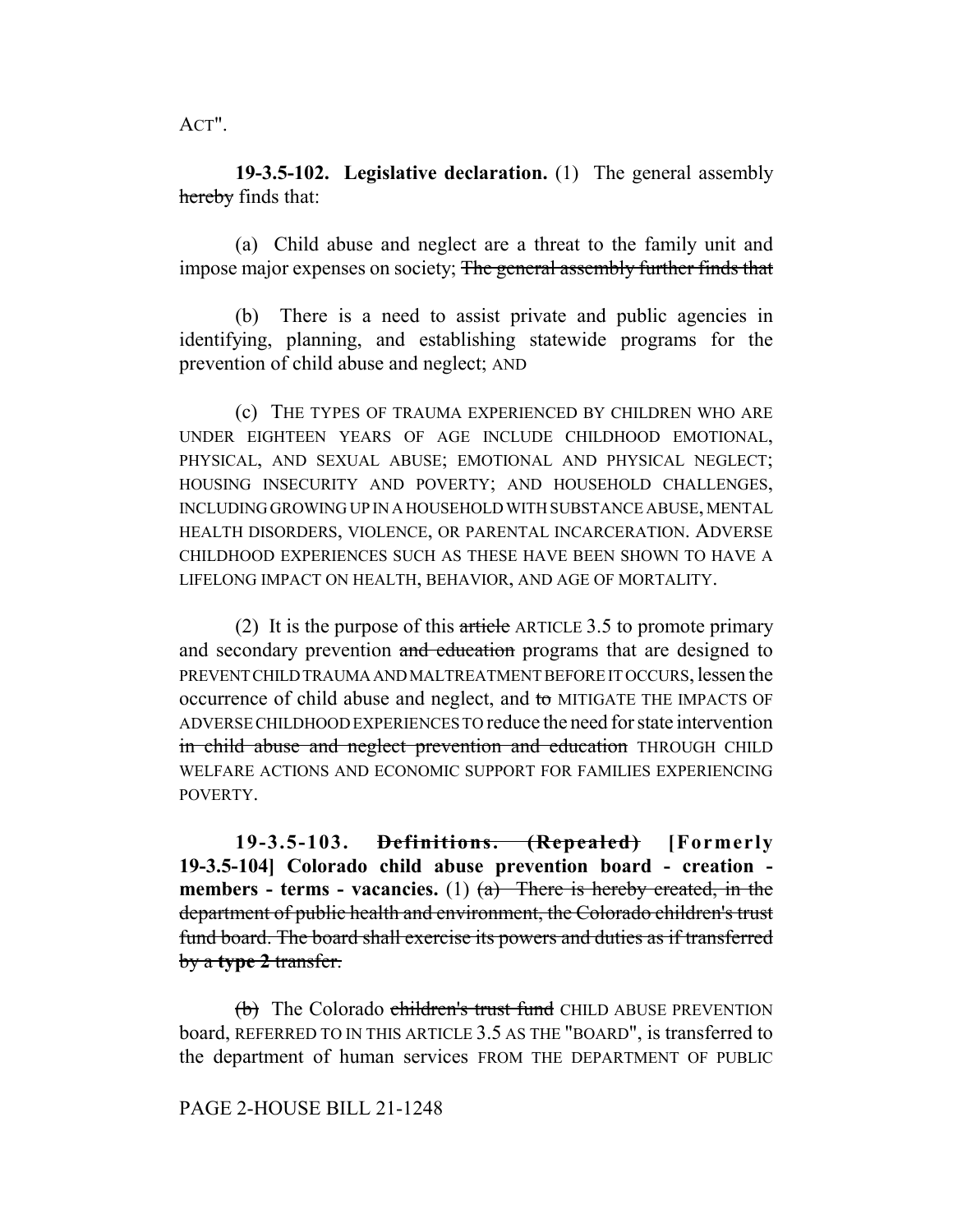HEALTH AND ENVIRONMENT. The board shall exercise its powers and duties as if transferred by a **type 2** transfer. Persons appointed to the Colorado children's trust fund board shall continue serving until completion of their terms and may be reappointed as provided in this section.

(2) The board consists of  $\overline{\text{time}}$  SEVENTEEN members, WITH A CONSIDERATION FOR GEOGRAPHIC DIVERSITY, as follows:

(a) The executive director of the department of human services or his designee; ONE PERSON FROM THE DEPARTMENT OF HUMAN SERVICES' DIVISION OF CHILD WELFARE, APPOINTED BY THE EXECUTIVE DIRECTOR OF THE DEPARTMENT OF HUMAN SERVICES;

 $(a.5)$  (b) The executive director of the department of public health and environment or such THE EXECUTIVE director's designee;

 $\overline{b}$  (c) The commissioner of education or his THE COMMISSIONER's designee; and

 $\left( \frac{\partial}{\partial t} \right)$  (d)  $\frac{\partial}{\partial x}$  Two persons appointed by the governor and confirmed by the senate five of whom shall be WHO ARE knowledgeable in the area of child abuse prevention and represent some of the following areas: Law enforcement, medicine, law, business, PUBLIC POLICY, mental health, domestic relations; child abuse prevention; education; INTIMATE PARTNER VIOLENCE, EARLY CHILDHOOD EDUCATION, K-12 EDUCATION, REDUCING POVERTY AND HELPING FAMILIES GAIN ECONOMIC STABILITY, THE CONNECTION BETWEEN HOUSING INSTABILITY AND TRAUMA, HIGHER EDUCATION, RESEARCH AND PROGRAM EVALUATION, and social work. and one who is a parent or a representative of a parent organization. In making appointments to the board, the governor is encouraged to include representation by at least one member who is a person with a disability, as defined in section 24-34-301 (2.5), a family member of a person with a disability, or a member of an advocacy group for persons with disabilities, provided that SO LONG AS the other requirements of this subsection  $(2)(c)$ SUBSECTION  $(2)(d)$  are met.

(e) THE EXECUTIVE DIRECTOR OF THE DEPARTMENT OF HEALTH CARE POLICY AND FINANCING OR THE EXECUTIVE DIRECTOR'S DESIGNEE;

(f) THE EXECUTIVE DIRECTOR OF THE DEPARTMENT OF LOCAL

PAGE 3-HOUSE BILL 21-1248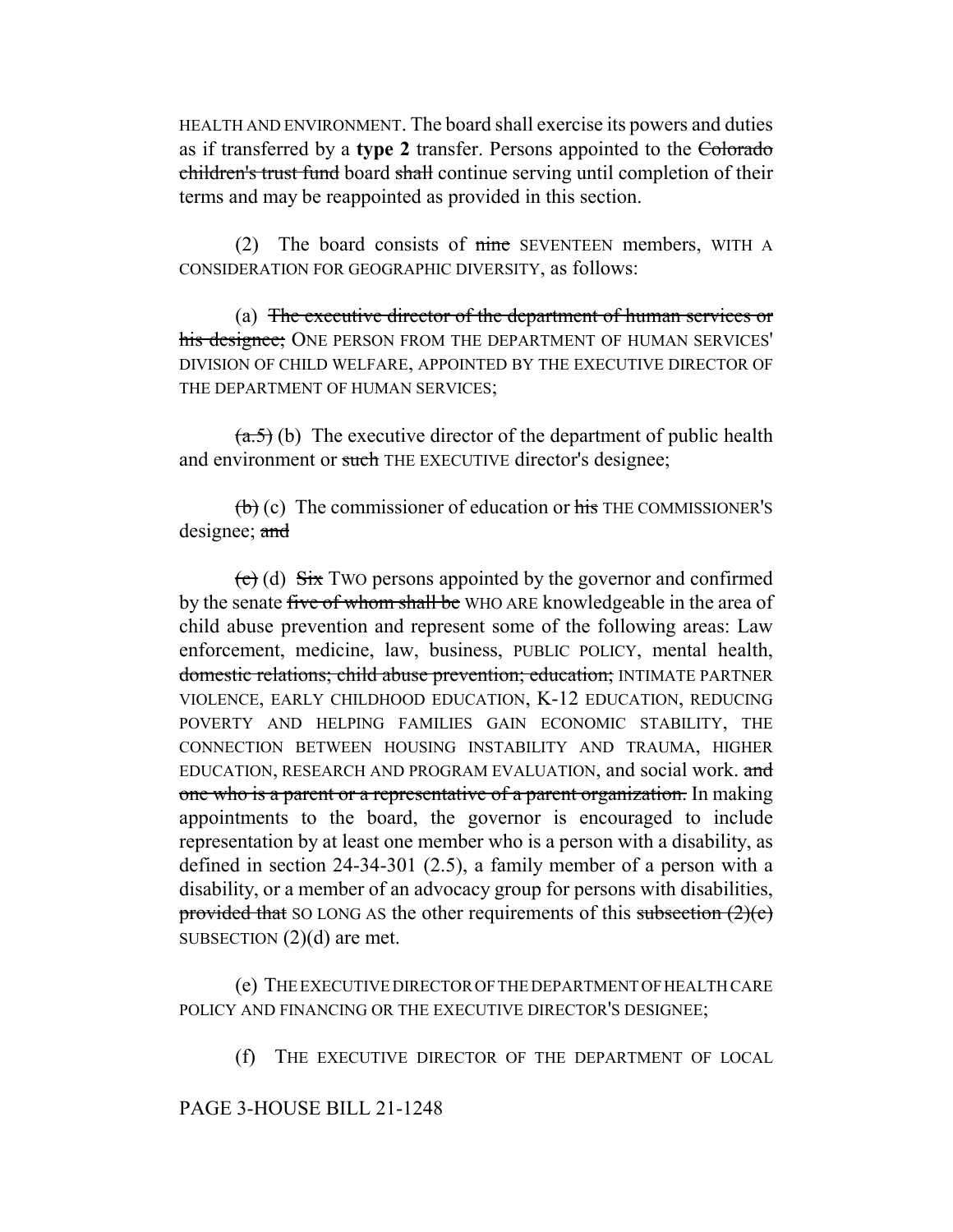AFFAIRS OR THE EXECUTIVE DIRECTOR'S DESIGNEE;

(g) THE CHILD PROTECTION OMBUDSMAN, AS APPOINTED PURSUANT TO SECTION 19-3.3-102;

(h) FOUR APPOINTEES WHO REPRESENT COUNTY LEADERSHIP, AS EITHER A COUNTY COMMISSIONER OR A DIRECTOR OF PUBLIC HEALTH OR OF HUMAN OR SOCIAL SERVICES, AS DESIGNATED BY STATEWIDE ORGANIZATIONS REPRESENTING COUNTY COMMISSIONERS, HUMAN SERVICES DIRECTORS, AND PUBLIC HEALTH OFFICIALS, THREE OF WHOM MUST HAVE EXPERTISE IN HUMAN SERVICES OR CHILD WELFARE PRACTICE;

(i) THREE MEMBERS APPOINTED BY THE EXECUTIVE DIRECTOR OF THE DEPARTMENT OF HUMAN SERVICES.SUCH APPOINTEES MUST BE COMMUNITY MEMBERS WITH LIVED EXPERIENCE THAT CAN INCLUDE CHILDHOOD HISTORY OF ADVERSE CHILDHOOD EXPERIENCES OR EXPERIENCE PARTICIPATING IN PREVENTION, PARENTING, OR FAMILY STRENGTHENING PROGRAMS. ONE OF THE THREE APPOINTEES MUST BE A PARENT.

(j) ONE MEMBER WHO IS A MEMBER OF THE SENATE AND WHO IS APPOINTED BY THE PRESIDENT OF THE SENATE AND ONE MEMBER WHO IS A MEMBER OF THE HOUSE OF REPRESENTATIVES AND WHO IS APPOINTED BY THE SPEAKER OF THE HOUSE OF REPRESENTATIVES.

 $(3)$  (a) Each appointed member of the board shall serve for SERVES a term of three years. except that the original members appointed by the governor shall serve staggered terms not to exceed three years. to be decided by the board.

(b) THE ORIGINAL APPOINTING ENTITY SHALL FILL a vacancy on the board shall be filled for the balance of the BOARD MEMBER'S unexpired term.

(c) A BOARD MEMBER, WHETHER ORIGINAL OR OTHERWISE, MAY NOT SERVE MORE THAN TWO CONSECUTIVE TERMS.

(4) The board shall meet regularly and shall adopt its own rules of procedure.

(5) EXCEPT AS PROVIDED IN SECTION 2-2-326, members shall serve

PAGE 4-HOUSE BILL 21-1248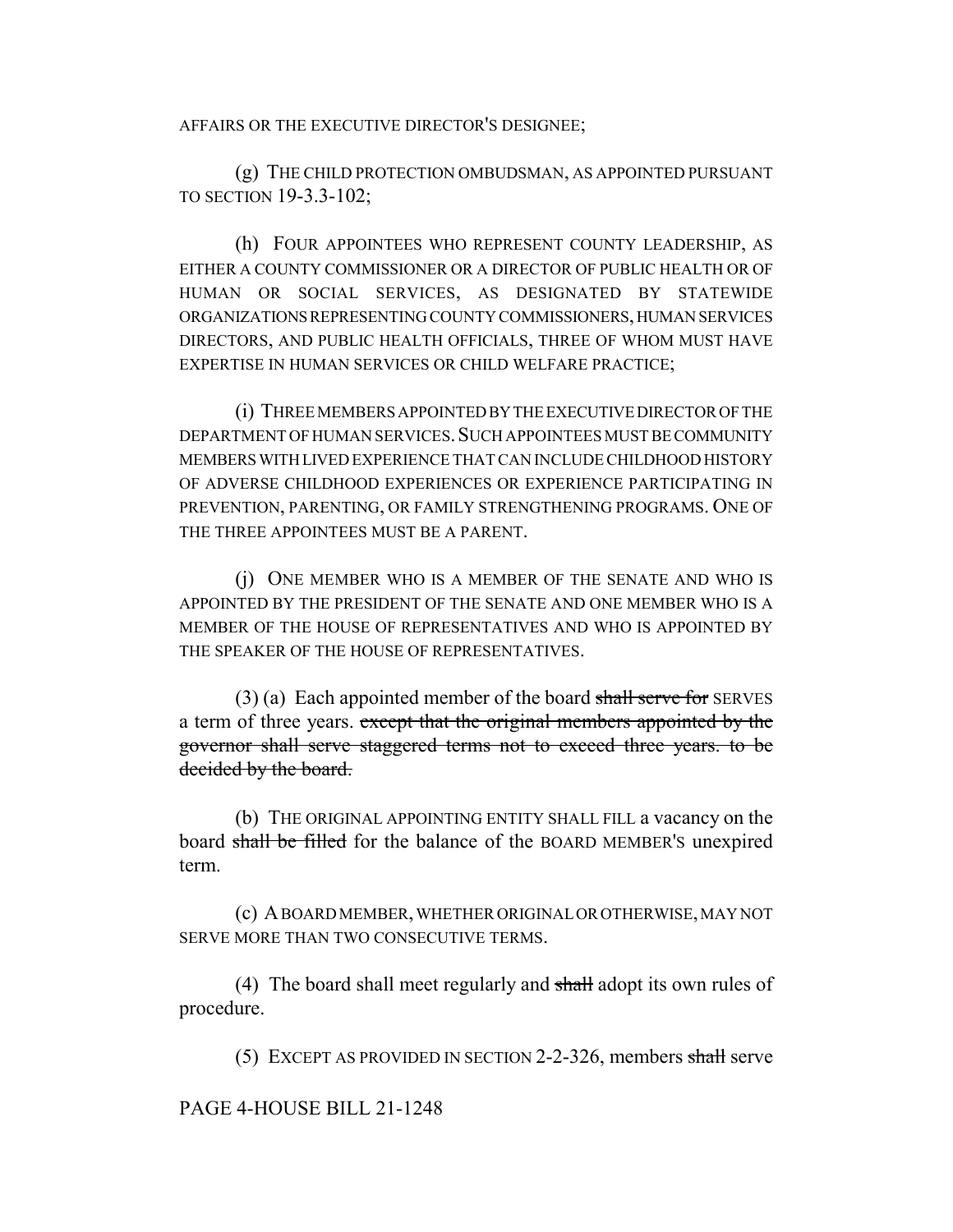without compensation but shall be ARE entitled to reimbursement for actual and necessary expenses incurred in the performance of their duties.

**19-3.5-104. [Formerly 19-3.5-105] Powers and duties of the board.** (1) The board has the following powers and duties:

(a) To provide for the coordination and exchange of information on the establishment and maintenance of primary and secondary prevention programs TO ADVISE AND MAKE RECOMMENDATIONS TO THE GOVERNOR, STATE AGENCIES, AND OTHER RELEVANT ENTITIES CONCERNING THE IMPLEMENTATION OF AND FUTURE REVISIONS TO ANY STATE PLAN DEVELOPED TO PREVENT CHILD MALTREATMENT;

(b) To develop and publicize criteria regarding grants from the trust fund, including the duration of grants and any requirements for matching funds which are received from the trust fund; TO DEVELOP STRATEGIES AND MONITOR EFFORTS TO ACHIEVE:

(I) INCREASES IN CHILD WELL-BEING AND ACHIEVEMENT;

(II) INCREASES IN CAREGIVER WELL-BEING AND ACHIEVEMENT;

(III) INCREASES IN CONSISTENT HIGH-QUALITY CAREGIVING;

(IV) INCREASES IN SAFE, SUPPORTIVE NEIGHBORHOODS AND COMMUNITIES; AND

(V) DECREASES IN THE INCIDENCE OF CHILD MALTREATMENT AND CHILD MALTREATMENT FATALITIES;

(c) To review and monitor the expenditure of moneys by recipients TO ASSIST PUBLIC AND PRIVATE AGENCIES IN COORDINATING EFFORTS ON BEHALF OF FAMILIES, INCLUDING SECURING FUNDING AND ADDITIONAL INVESTMENTS FOR SERVICES AND PROGRAMS, AND IMPROVING ACCESS TO THESE SERVICES FOR CHILDREN AND THEIR FAMILIES;

# (d) Repealed.

(e) (d) To accept grants from the federal government as well as to solicit and accept contributions, grants, gifts, bequests, and donations from

# PAGE 5-HOUSE BILL 21-1248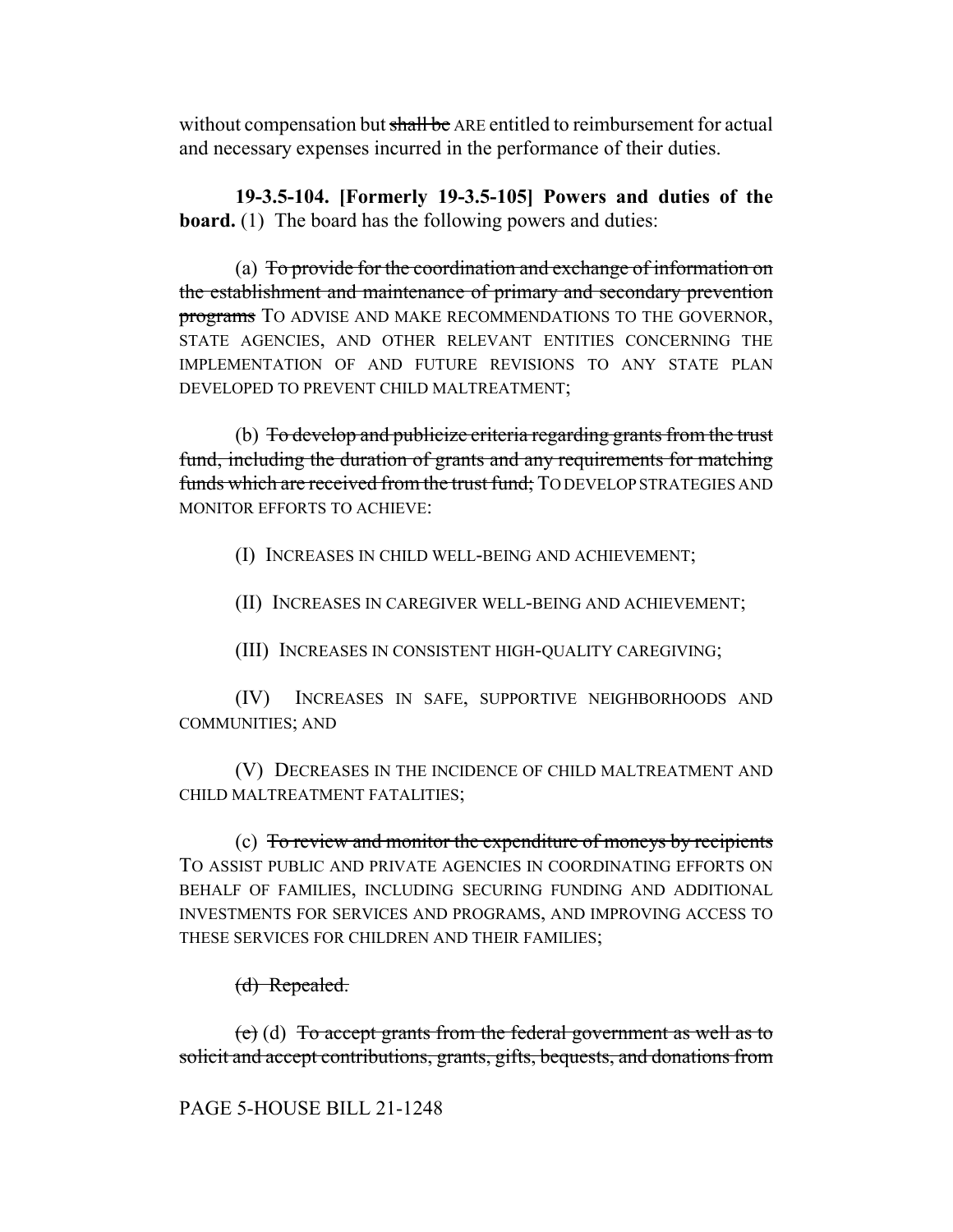individuals, private organizations, and foundations TO PROVIDE FOR THE COORDINATION AND EXCHANGE OF INFORMATION CONCERNING THE ESTABLISHMENT AND MAINTENANCE OF PRIMARY AND SECONDARY PREVENTION PROGRAMS AND TO FACILITATE THE EXCHANGE OF INFORMATION BETWEEN GROUPS CONCERNED WITH CHILD MALTREATMENT;

 $(f)$  (f) (e) (I) To expend moneys of the trust fund for the establishment, promotion, and maintenance of primary and secondary prevention programs, including pilot programs, for programs to prevent and reduce the occurrence of prenatal drug exposure, and for operational expenses of the board; TO IDENTIFY OPPORTUNITIES FOR, AND BARRIERS TO, THE ALIGNMENT OF STANDARDS, RULES, POLICIES, AND PROCEDURES ACROSS PROGRAMS AND AGENCIES THAT SUPPORT FAMILIES. THE BOARD SHALL SUBMIT RECOMMENDATIONS DEVELOPED PURSUANT TO THIS SUBSECTION  $(1)(e)(I)$  TO THE DEPARTMENT OF HUMAN SERVICES, WHICH SHALL THEN INCLUDE SUCH RECOMMENDATIONS AS PART OF ITS PRESENTATION TO ITS COMMITTEE OF REFERENCE AT A HEARING HELD PURSUANT TO SECTION 2-7-203 (2)(a) OF THE "STATE MEASUREMENT FOR ACCOUNTABLE, RESPONSIVE, AND TRANSPARENT (SMART) GOVERNMENT ACT" IN JANUARY 2022.

(II) THE BOARD SHALL ALSO PROVIDE ONGOING RECOMMENDATIONS ON CHANGES TO ENHANCE THE ALIGNMENT AND PROVISION OF SERVICES AND SUPPORTS FOR FAMILIES TO PREVENT CHILD TRAUMA AND MALTREATMENT TO APPROPRIATE GOVERNMENT AND NONPROFIT AGENCIES AND POLICY BOARDS.

(f.5) To expend the money of the trust fund for the development, promotion, maintenance, and monitoring of an evidence-based or research-based child sexual abuse prevention training model to prevent and reduce the occurrence of child sexual abuse. The training model must be available to persons who interact with young children, including but not limited to parents, child care providers, librarians, church staff and volunteers, medical professionals, family resource centers staff, and other mandatory reporters of child abuse and neglect.

 $(g)$  (f) To sue and be sued as a board without individual liability for acts of the board TO COLLABORATE WITH OTHER RELEVANT BOARDS, COMMISSIONS, AND COUNCILS THAT EXIST WITHIN THE EXECUTIVE BRANCH TO ADDRESS SERVICES AND SUPPORTS FOR FAMILIES;

### PAGE 6-HOUSE BILL 21-1248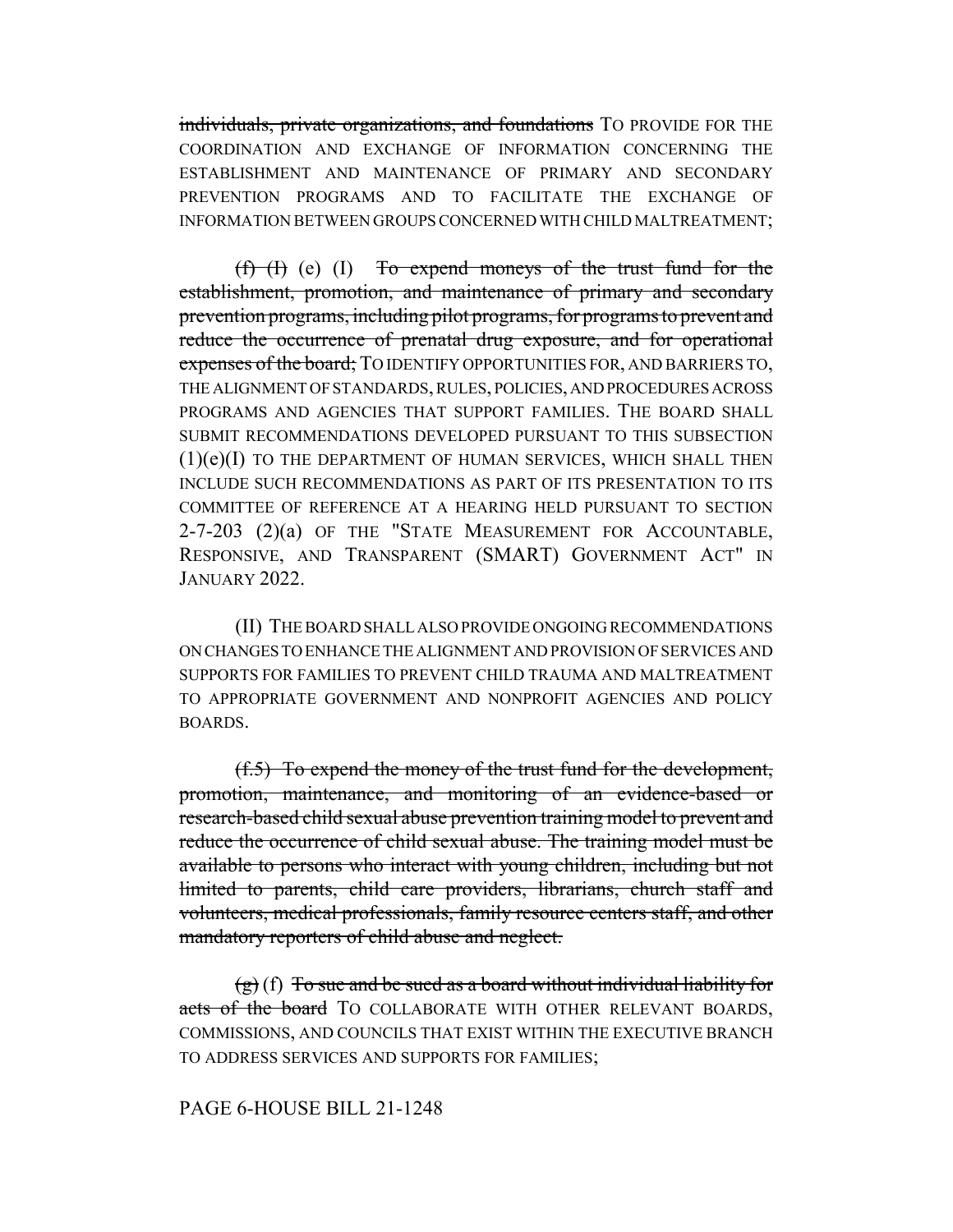$(h)$  (g) To exercise any other powers or perform any other duties which are consistent with the purposes for which the board was created and which are reasonably necessary for the fulfillment of the board's responsibilities. TO PROMOTE ACADEMIC RESEARCH ON THE EFFICACY AND COST-EFFECTIVENESS OF CHILD MALTREATMENT PREVENTION INITIATIVES;

### $(i)$  and  $(i)$  Repealed.

(h) TO DISTRIBUTE MONEY AND MAKE GRANT AWARDS FROM THE COLORADO CHILD ABUSE PREVENTION TRUST FUND, CREATED IN SECTION 19-3.5-105, IN ACCORDANCE WITH SECTION 19-3.5-106 AND FOR:

(I) THE ESTABLISHMENT, PROMOTION, AND MAINTENANCE OF PRIMARY AND SECONDARY CHILD MALTREATMENT PREVENTION PROGRAMS, INCLUDING PILOT PROGRAMS OR SERVICES IDENTIFIED IN THE FEDERAL TITLE IV-E PREVENTION SERVICES CLEARINGHOUSE AND PROGRAMS THAT ARE UNDER EVALUATION FOR PURPOSES OF PETITIONING THE FEDERAL GOVERNMENT FOR INCLUSION IN THE FEDERAL TITLE IV-E PREVENTION SERVICES CLEARINGHOUSE;

(II) PROGRAMS TO PREVENT CHILD SEXUAL ABUSE;

(III) PROGRAMS TO REDUCE THE OCCURRENCE OF PRENATAL SUBSTANCE EXPOSURE;

(IV) PROGRAMS TO REDUCE THE OCCURRENCE OF OTHER ADVERSE CHILDHOOD EXPERIENCES;

(V) PROGRAMS TO REDUCE POVERTY OR HELP FAMILIES GET OUT OF POVERTY;

(VI) PROGRAMS TO CREATE HOUSING STABILITY; AND

(VII) OPERATIONAL EXPENSES OF THE BOARD, INCLUDING ALLOWABLE EXPENSES PURSUANT TO SECTION 19-3.5-103 (5);

(i) TO ACCEPT GRANTS FROM THE FEDERAL GOVERNMENT, AS WELL AS TO SOLICIT AND ACCEPT CONTRIBUTIONS, GRANTS, GIFTS, BEQUESTS, AND DONATIONS FROM INDIVIDUALS, PRIVATE ORGANIZATIONS, AND FOUNDATIONS; AND

PAGE 7-HOUSE BILL 21-1248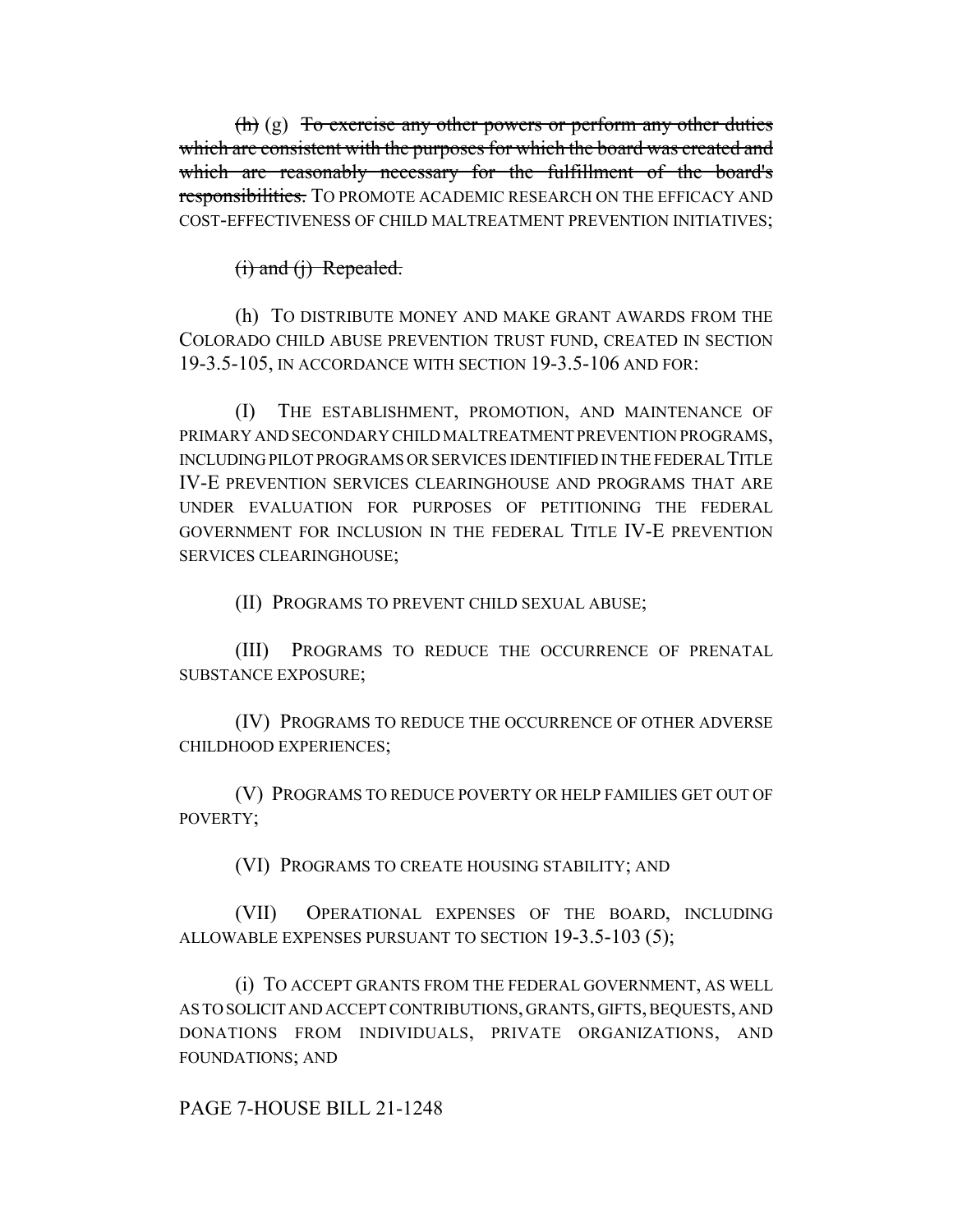(j) TO EXERCISE OR PERFORM ANY OTHER POWERS OR DUTIES CONSISTENT WITH THE PURPOSES FOR WHICH THE BOARD WAS CREATED AND THAT ARE REASONABLY NECESSARY FOR THE FULFILLMENT OF THE BOARD'S RESPONSIBILITIES AS SET FORTH IN THIS SECTION.

**19-3.5-105. [Formerly 19-3.5-106] Colorado child abuse prevention trust fund - creation - source of funds.** (1) There is hereby created in the state treasury the Colorado children's CHILD ABUSE PREVENTION trust fund, which shall be administered by the board and which shall consist of REFERRED TO IN THIS ARTICLE 3.5 AS THE "TRUST FUND". THE BOARD SHALL ADMINISTER THE TRUST FUND, WHICH CONSISTS OF:

(a) All moneys which shall be MONEY transferred thereto INTO THE TRUST FUND in accordance with section 13-32-101 (5)(a)(I);  $C.R.S.;$  and

(b) All moneys MONEY collected by the board pursuant to section  $19-3.5-105$  (1)(e) SECTION 19-3.5-104 (1)(i) from federal grants and other contributions, grants, gifts, bequests, AND donations. and any moneys appropriated thereto by the state. Such moneys shall MONEY MUST be transmitted to the state treasurer, for credit WHO SHALL CREDIT THE MONEY to the trust fund; AND

(c) ANY MONEY APPROPRIATED TO THE TRUST FUND BY THE STATE; AND

(d) REIMBURSEMENT MONEY RECEIVED FOR PREVENTION SERVICES AND PROGRAMS IDENTIFIED IN THE FEDERAL TITLE IV-E CLEARINGHOUSE PURSUANT TO THE FEDERAL "FAMILY FIRST PREVENTION SERVICES ACT OF 2018".BEGINNING JULY 1, 2021, THE STATE DEPARTMENT SHALL TRANSMIT FEDERAL TITLE IV-E REIMBURSEMENTS FOR PREVENTION SERVICES TO THE STATE TREASURER WHO SHALL CREDIT THE REIMBURSEMENTS TO THE TRUST FUND.

(2) THE TRUST FUND SHALL CLAIM FEDERAL TITLE IV-E REIMBURSEMENT FOR ALL ELIGIBLE GRANTS FOR PREVENTION SERVICES ON THE FEDERAL TITLE IV-E PREVENTION SERVICES CLEARINGHOUSE.

 $(2)$  (3) All moneys MONEY in the fund shall be IS subject to annual appropriation by the general assembly. Any moneys not appropriated shall remain MONEY REMAINING in the fund and shall MUST not be transferred to

PAGE 8-HOUSE BILL 21-1248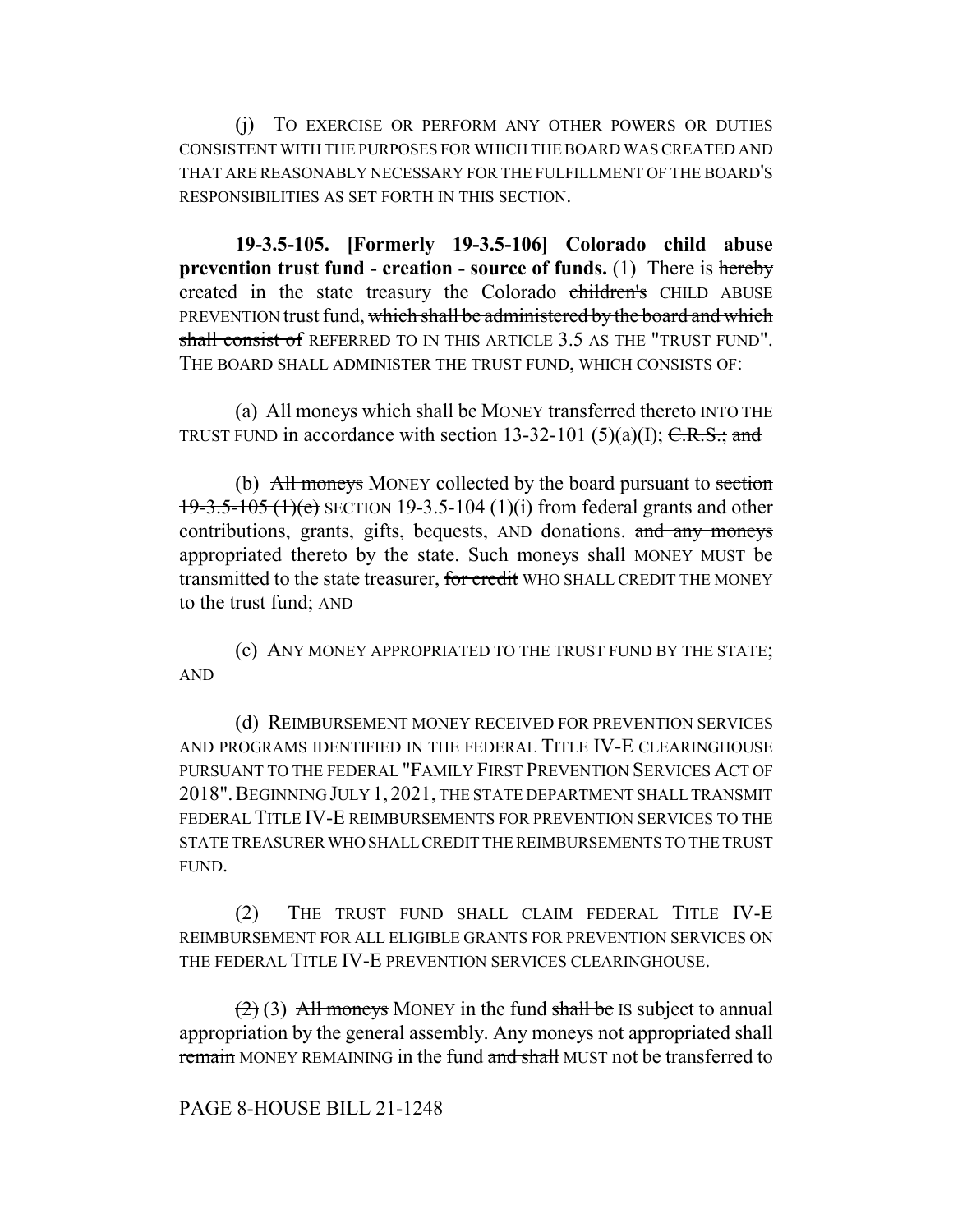or revert to the general fund of the state at the end of any fiscal year. Any interest earned on the investment or deposit of moneys MONEY in the fund shall MUST also remain in the fund and shall MUST not be credited to the general fund of the state.

(3) Repealed.

**19-3.5-106. [Formerly 19-3.5-107] Disbursement of grants from the trust fund - restrictions.** (1) Grants may be awarded to provide money for the start-up, continuance, or expansion of primary or secondary prevention programs, including pilot programs and home visitation programs, to provide educational and public informational seminars EDUCATIONAL PROGRAMS FOR PROFESSIONALS AND THE PUBLIC, and to study and evaluate primary and secondary prevention programs. pilot programs, and home visitation programs. In addition, grants may be awarded for programs to prevent and reduce the occurrence of prenatal drug SUBSTANCE exposure and an evidence-based or research-based child sexual abuse prevention training model to prevent and reduce the occurrence of child sexual abuse.

(2) THE DISTRIBUTION OF MONEY CREDITED TO THE TRUST FUND BY REIMBURSEMENT FOR PREVENTION SERVICES AND PROGRAMS IDENTIFIED IN THE FEDERAL TITLE IV-E PREVENTION SERVICES CLEARINGHOUSE MUST FUND PROGRAMS AND SERVICES THAT ALIGN WITH THE STATE'S PREVENTION STRATEGY, PURSUANT TO THE FEDERAL "FAMILY FIRST PREVENTION SERVICES ACT OF 2018", INCLUDING CONSIDERATION OF VARIABLE NEEDS AND RESOURCES ACROSS THE STATE AND DATA-DRIVEN APPROACHES, AND BE INFORMED BY THE STATE DEPARTMENT IN CONSULTATION WITH COUNTY DEPARTMENTS AND OTHER ENTITIES THAT DELIVER THE ELIGIBLE SERVICES OR PROGRAMS. ELIGIBLE SERVICES OR PROGRAMS MAY INCLUDE THOSE UNDER EVALUATION FOR THE PURPOSES OF PETITIONING THE FEDERAL GOVERNMENT FOR INCLUSION IN THE FEDERAL TITLE IV-E PREVENTION SERVICES CLEARINGHOUSE; EXCEPT THAT, IF THE SERVICE OR PROGRAM AT THE TIME OF FEDERAL REVIEW IS RATED TO NOT MEET CRITERIA FOR INCLUSION IN THE FEDERAL TITLE IV-E PREVENTION SERVICES CLEARINGHOUSE, MONEY CREDITED TO THE TRUST FUND BY REIMBURSEMENT FOR PREVENTION SERVICES MUST NOT BE ALLOCATED FOR THAT PURPOSE IN THE NEXT FISCAL YEAR, UNLESS THERE IS AN EVALUATION OF THE SERVICE OR PROGRAM ALREADY UNDERWAY THAT WILL BUILD SUBSTANTIAL NEW EVIDENCE THAT HAS THE POTENTIAL TO CHANGE THE

PAGE 9-HOUSE BILL 21-1248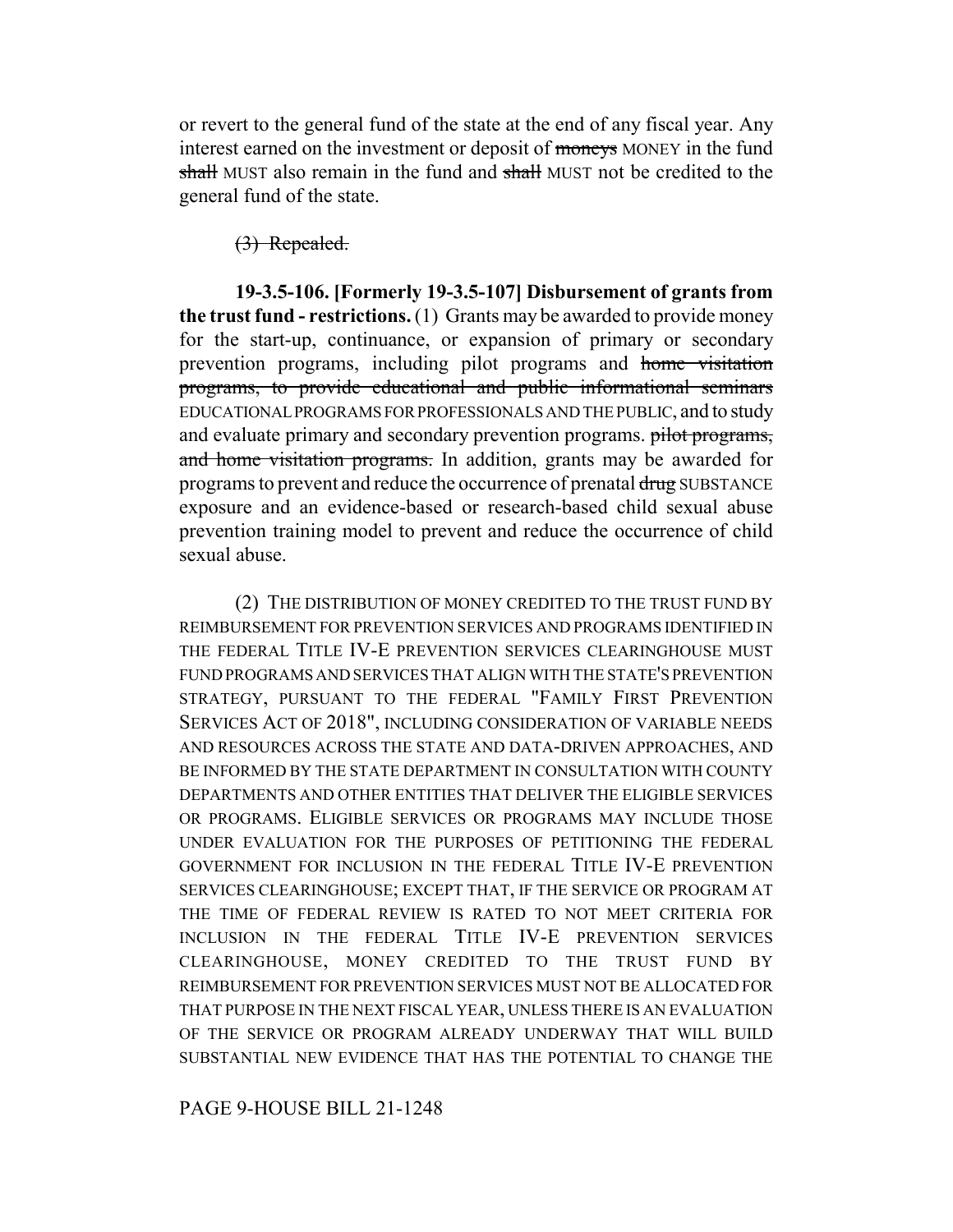SERVICE OR PROGRAM RATING, OR THE SERVICE OR PROGRAM HAS BEEN SUBMITTED TO THE FEDERAL CLEARINGHOUSE FOR RE-REVIEW.

 $(2)$  (3) The board shall have HAS discretion in determining the amount of money to be awarded under each grant; except that: TO OVERSEE THE DISBURSEMENT OF MONEY FROM THE TRUST FUND TO ENSURE ITS APPROPRIATE USE AND MAKE RECOMMENDATIONS FOR THE TOTAL GRANT AMOUNT TO BE AWARDED EACH YEAR.

(a) Until the total amount of assets in the trust fund exceeds five million dollars, not more than seventy-five percent of the moneys credited to the trust fund each year pursuant to section  $13-32-101$  (5)(a)(I), C.R.S., plus any interest credited thereon to the trust fund during the previous year shall be available for disbursement or expenditure by the board; however, any other moneys deposited or maintained in the fund may be disbursed by the board pursuant to the provisions of this article in accordance with an appropriation from the fund made by the general assembly;

(b) After such time that the state treasurer certifies that the assets in the trust fund exceed five million dollars, no further moneys shall be collected for the trust fund pursuant to section  $13-32-101$  (5)(a)(I), C.R.S.; however, nothing in this paragraph (b) shall be construed to prohibit the continued collection of moneys for the trust fund pursuant to section  $19-3.5-105$  (1)(e);

(c) After such time that the state treasurer certifies that the assets in the trust fund exceed five million dollars, only the interest credited to the trust fund, together with any moneys collected for such fund pursuant to section  $19-3.5-105(1)(e)$ , shall be available for disbursement or expenditure by the board.

 $(3)$  (4) Any grant or moneys received by the board and credited to the trust fund pursuant to section  $19-3.5-106$  (1)(b) shall not be subject to the disbursement restriction of paragraph  $(a)$  of subsection  $(2)$  of this section THE BOARD SHALL NOT AUTHORIZE ANY GRANT AWARDS PURSUANT TO SUBSECTION (1) OF THIS SECTION FOR POLITICAL, ELECTION, OR LOBBYING PURPOSES.

#### **19-3.5-108. Repeal of article. (Repealed)**

#### PAGE 10-HOUSE BILL 21-1248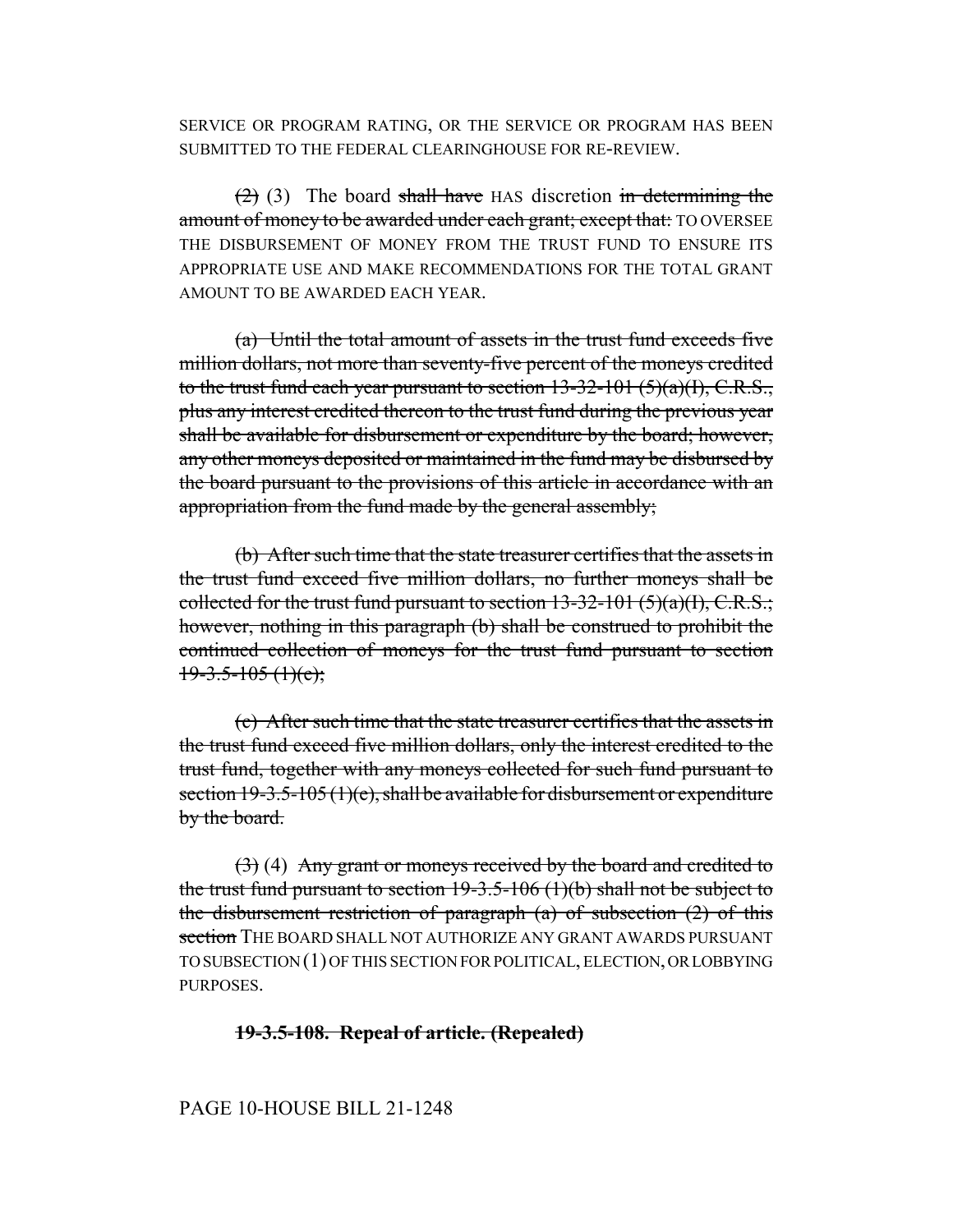**19-3.5-107. [Formerly 19-3.5-109] Report - repeal of article.** (1) The department of human services shall contract for an independent evaluation of the trust fund, including administrative costs of operating the trust fund and the cost-effectiveness and the impact of the grants on reducing and preventing child abuse. THE DEPARTMENT OF HUMAN SERVICES SHALL PROVIDE a report of the evaluation shall be provided to the house OF REPRESENTATIVES and senate health and human services committees, or any successor committees, by November 1, 2011, and by November 1, 2021 ON OR BEFORE NOVEMBER 1, 2026.

(2) This article ARTICLE 3.5 is repealed, effective  $J_{\text{t}}$   $1, 2022$  JULY 1, 2027.

**SECTION 2.** In Colorado Revised Statutes, 13-32-101, **amend**  $(5)(a)$  introductory portion and  $(5)(a)(I)$  as follows:

**13-32-101. Docket fees in civil actions - judicial stabilization cash fund - justice center cash fund - justice center maintenance fund created - legislative declaration - report.** (5) (a) Each fee collected pursuant to paragraph (a) or (a.5) of subsection  $(1)$  SUBSECTION  $(1)(a)$  OR  $(1)(a.5)$  of this section shall MUST be transmitted to the state treasurer and divided as follows:

(I) Fifteen dollars shall MUST be deposited in the Colorado children's CHILD ABUSE PREVENTION trust fund created in section 19-3.5-106, C.R.S. SECTION 19-3.5-105;

**SECTION 3.** In Colorado Revised Statutes, 19-1-103, **amend** (16), (91), and (110) as follows:

**19-1-103. Definitions.** As used in this title 19 or in the specified portion of this title 19, unless the context otherwise requires:

(16) "Board", as used in article 3.5 of this title TITLE 19, means the Colorado children's trust fund CHILD ABUSE PREVENTION board created in section 19-3.5-104 SECTION 19-3.5-103.

(91) "Recipient", as used in article 3.5 of this title TITLE 19, means and is limited to a nonprofit or public organization that receives a grant from the trust fund created in section 19-3.5-106 SECTION 19-3.5-105.

PAGE 11-HOUSE BILL 21-1248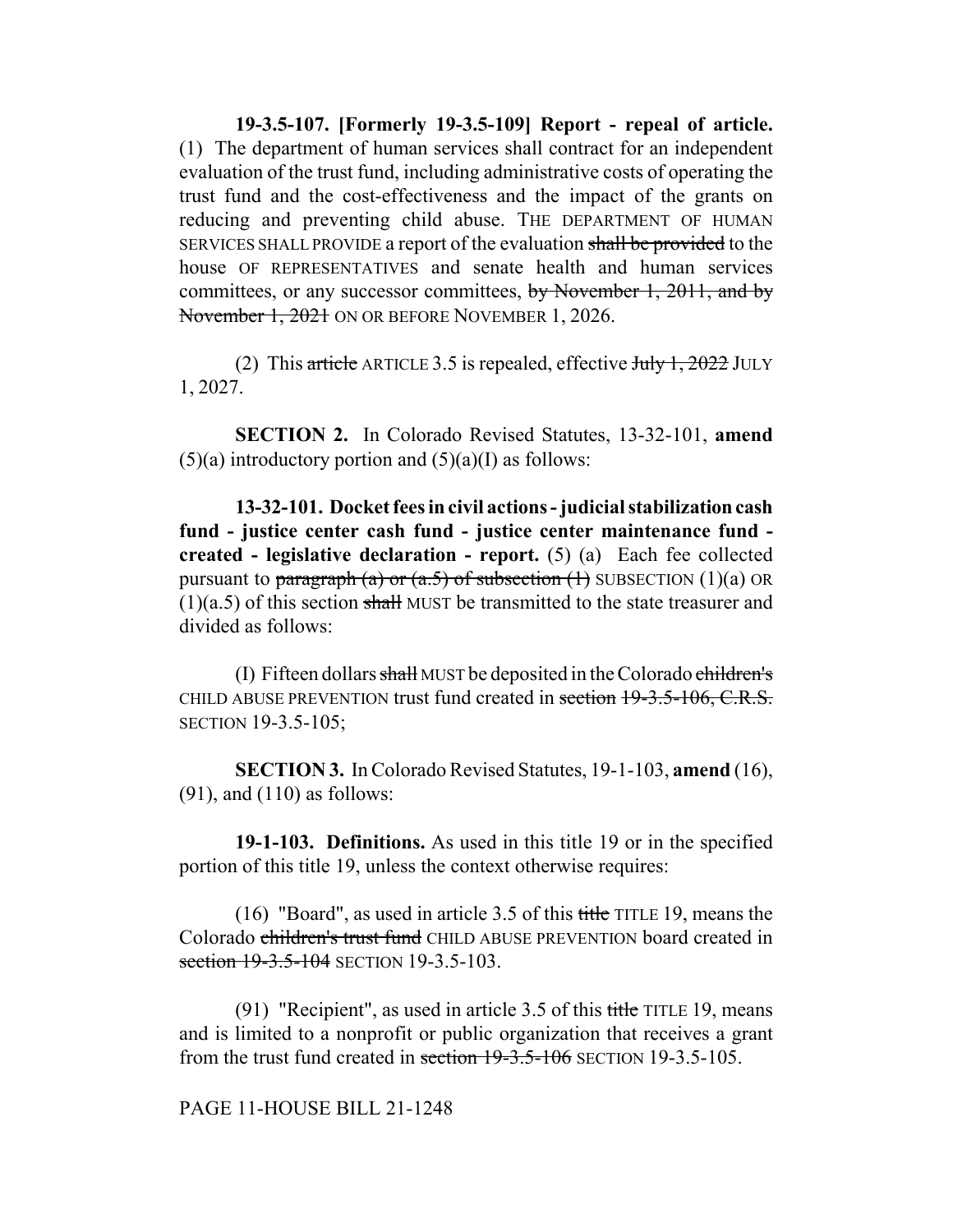$(110)$  "Trust fund", as used in article 3.5 of this title TITLE 19, means the Colorado children's CHILD ABUSE PREVENTION trust fund created in section 19-3.5-106 SECTION 19-3.5-105.

**SECTION 4.** In Colorado Revised Statutes, 24-1-120, **amend** (10) as follows:

**24-1-120. Department of human services - creation.** (10) The powers, duties, and functions of the Colorado children's trust fund CHILD ABUSE PREVENTION board, created in section 19-3.5-104, C.R.S. SECTION 19-3.5-103, are transferred by a **type 2** transfer to the department of human services.

**SECTION 5. Appropriation.** For the 2021-22 state fiscal year, \$890 is appropriated to the legislative department for use by the general assembly. This appropriation is from the general fund. To implement this act, the general assembly may use this appropriation for legislator per diem.

**SECTION 6. Act subject to petition - effective date.** This act takes effect at 12:01 a.m. on the day following the expiration of the ninety-day period after final adjournment of the general assembly; except that, if a referendum petition is filed pursuant to section 1 (3) of article V of the state constitution against this act or an item, section, or part of this act within such period, then the act, item, section, or part will not take effect unless approved by the people at the general election to be held in